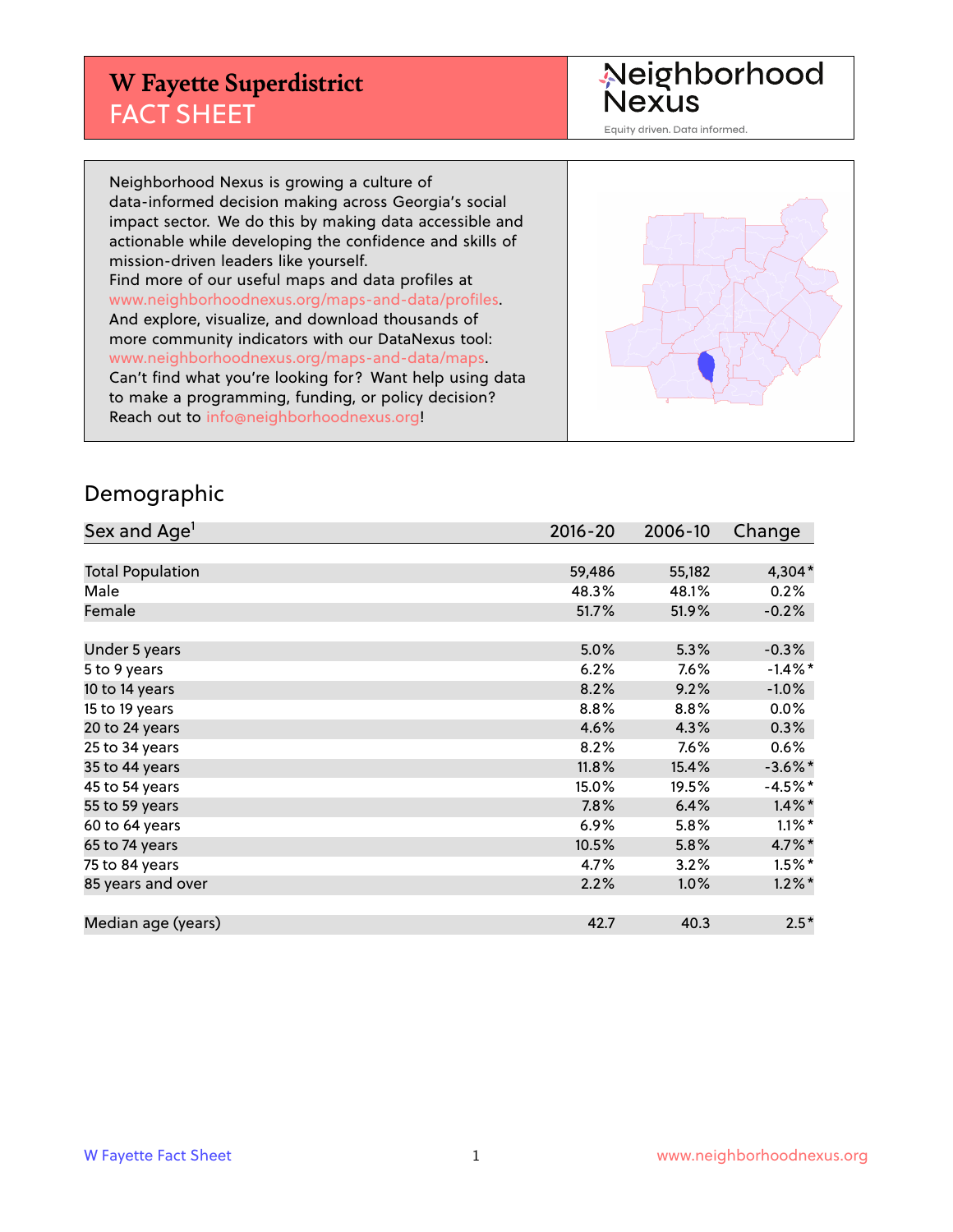# Demographic, continued...

| Race <sup>2</sup>                                            | $2016 - 20$ | 2006-10 | Change     |
|--------------------------------------------------------------|-------------|---------|------------|
| <b>Total population</b>                                      | 59,486      | 55,182  | 4,304*     |
| One race                                                     | 95.7%       | 98.6%   | $-2.9%$ *  |
| White                                                        | 73.0%       | 81.2%   | $-8.1\%$ * |
| <b>Black or African American</b>                             | 12.8%       | 11.1%   | 1.7%       |
| American Indian and Alaska Native                            | 0.1%        | 0.2%    | $-0.1%$    |
| Asian                                                        | 5.8%        | 3.9%    | $1.9\%$ *  |
| Native Hawaiian and Other Pacific Islander                   | 0.3%        | 0.2%    | 0.1%       |
| Some other race                                              | 3.8%        | 2.2%    | $1.6\%$ *  |
| Two or more races                                            | 4.3%        | 1.4%    | $2.9\%$ *  |
| Race alone or in combination with other race(s) <sup>3</sup> | $2016 - 20$ | 2006-10 | Change     |
| <b>Total population</b>                                      | 59,486      | 55,182  | 4,304*     |
| White                                                        | 77.0%       | 82.3%   | $-5.3\%$ * |
| <b>Black or African American</b>                             | 13.7%       | 11.4%   | $2.3\%$ *  |
| American Indian and Alaska Native                            | 0.9%        | 0.7%    | 0.1%       |
| Asian                                                        | 6.9%        | 4.3%    | $2.7\%$ *  |
| Native Hawaiian and Other Pacific Islander                   | 0.6%        | 0.4%    | 0.2%       |
| Some other race                                              | 5.3%        | 2.4%    | $2.9\%$ *  |
|                                                              |             |         |            |
| Hispanic or Latino and Race <sup>4</sup>                     | $2016 - 20$ | 2006-10 | Change     |
| Total population                                             | 59,486      | 55,182  | 4,304*     |
| Hispanic or Latino (of any race)                             | 8.7%        | 6.7%    | $2.0\%$ *  |
| Not Hispanic or Latino                                       | 91.3%       | 93.3%   | $-2.0\%$ * |
| White alone                                                  | 68.0%       | 77.4%   | $-9.4\%$ * |
| Black or African American alone                              | 12.7%       | 10.6%   | $2.1\%$ *  |
| American Indian and Alaska Native alone                      | 0.1%        | 0.2%    | $-0.1%$    |
| Asian alone                                                  | 5.7%        | 3.8%    | $1.9\%$ *  |
| Native Hawaiian and Other Pacific Islander alone             | 0.2%        | 0.2%    | 0.0%       |
| Some other race alone                                        | 2.0%        | 0.4%    | $1.6\%$ *  |
| Two or more races                                            | 2.6%        | 0.8%    | $1.9\%$ *  |
| U.S. Citizenship Status <sup>5</sup>                         | 2016-20     | 2006-10 | Change     |
|                                                              |             |         |            |
| Foreign-born population                                      | 7,370       | 5,430   | 1,940*     |
| Naturalized U.S. citizen                                     | 43.6%       | 44.1%   | $-0.5%$    |
| Not a U.S. citizen                                           | 56.4%       | 55.9%   | 0.5%       |
| Citizen, Voting Age Population <sup>6</sup>                  | 2016-20     | 2006-10 | Change     |
| Citizen, 18 and over population                              | 41,004      | 36,971  | 4,033*     |
| Male                                                         | 47.1%       | 47.5%   | $-0.4%$    |
| Female                                                       | 52.9%       | 52.5%   | 0.4%       |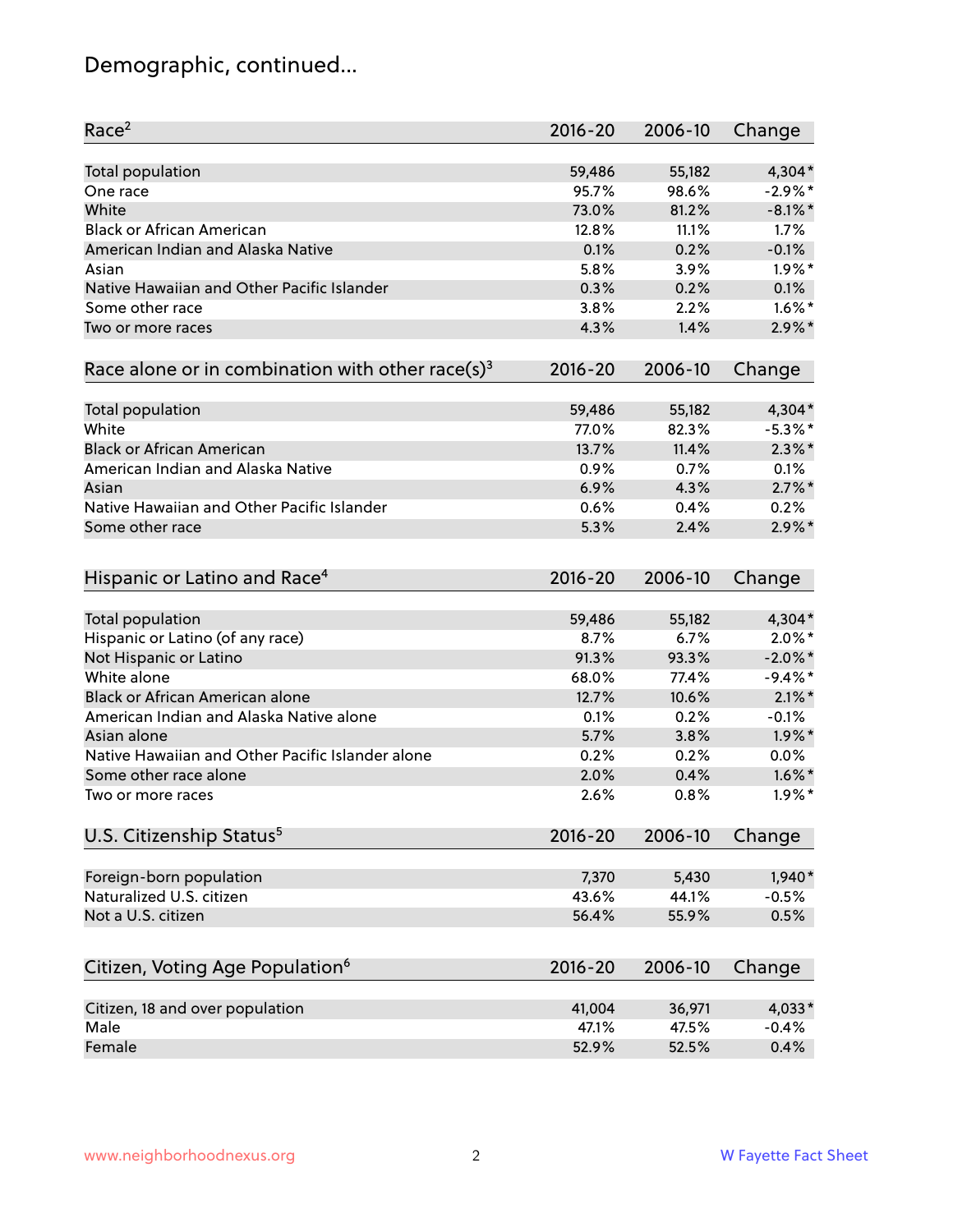#### Economic

| Income <sup>7</sup>                                 | $2016 - 20$ | 2006-10 | Change     |
|-----------------------------------------------------|-------------|---------|------------|
|                                                     |             |         |            |
| All households                                      | 21,233      | 19,507  | $1,726*$   |
| Less than \$10,000                                  | 2.2%        | 3.1%    | $-0.9%$    |
| \$10,000 to \$14,999                                | 1.7%        | 2.1%    | $-0.4%$    |
| \$15,000 to \$24,999                                | 4.5%        | 4.8%    | $-0.3%$    |
| \$25,000 to \$34,999                                | 4.3%        | 5.2%    | $-0.9%$    |
| \$35,000 to \$49,999                                | 7.2%        | 10.1%   | $-3.0\%$ * |
| \$50,000 to \$74,999                                | 16.1%       | 14.2%   | 1.9%       |
| \$75,000 to \$99,999                                | 13.4%       | 15.8%   | $-2.4\%$ * |
| \$100,000 to \$149,999                              | 19.8%       | 23.2%   | $-3.4\%$ * |
| \$150,000 to \$199,999                              | 11.2%       | 11.7%   | $-0.5%$    |
| \$200,000 or more                                   | 19.7%       | 9.8%    | $9.9\%$ *  |
| Median household income (dollars)                   | 101,566     | 91,487  | 10,080*    |
| Mean household income (dollars)                     | 134,254     | 109,097 | 25,157*    |
| With earnings                                       | 78.5%       | 85.9%   | $-7.3\%$ * |
| Mean earnings (dollars)                             | 134,260     | 105,601 | 28,659*    |
| <b>With Social Security</b>                         | 33.3%       | 22.3%   | $11.0\%$ * |
| Mean Social Security income (dollars)               | 23,541      | 17,368  | $6,173*$   |
| With retirement income                              | 29.8%       | 22.6%   | $7.2\%$ *  |
| Mean retirement income (dollars)                    | 40,554      | 31,672  | 8,882*     |
| With Supplemental Security Income                   | 3.5%        | $1.6\%$ | $1.9\%$ *  |
| Mean Supplemental Security Income (dollars)         | 11,055      | 6,824   | 4,230      |
| With cash public assistance income                  | 0.6%        | 1.0%    | $-0.4%$    |
| Mean cash public assistance income (dollars)        | $\mathbf 0$ | 3,123   | $-3,123$   |
| With Food Stamp/SNAP benefits in the past 12 months | 3.1%        | 3.6%    | $-0.5%$    |
|                                                     |             |         |            |
| Families                                            | 16,414      | 15,809  | 605*       |
| Less than \$10,000                                  | 0.6%        | $1.7\%$ | $-1.1%$    |
| \$10,000 to \$14,999                                | 0.5%        | 1.1%    | $-0.6%$    |
| \$15,000 to \$24,999                                | 1.7%        | 2.4%    | $-0.8%$    |
| \$25,000 to \$34,999                                | 3.6%        | 3.2%    | 0.3%       |
| \$35,000 to \$49,999                                | 6.0%        | 8.8%    | $-2.8\%$ * |
| \$50,000 to \$74,999                                | 15.5%       | 14.3%   | 1.2%       |
| \$75,000 to \$99,999                                | 12.8%       | 16.1%   | $-3.3\%$ * |
| \$100,000 to \$149,999                              | 22.3%       | 26.7%   | $-4.4\%$ * |
| \$150,000 to \$199,999                              | 12.9%       | 13.7%   | $-0.8%$    |
| \$200,000 or more                                   | 24.0%       | 11.8%   | 12.2%*     |
| Median family income (dollars)                      | 122,048     | 103,637 | 18,411*    |
| Mean family income (dollars)                        | 151,640     | 122,093 | 29,547*    |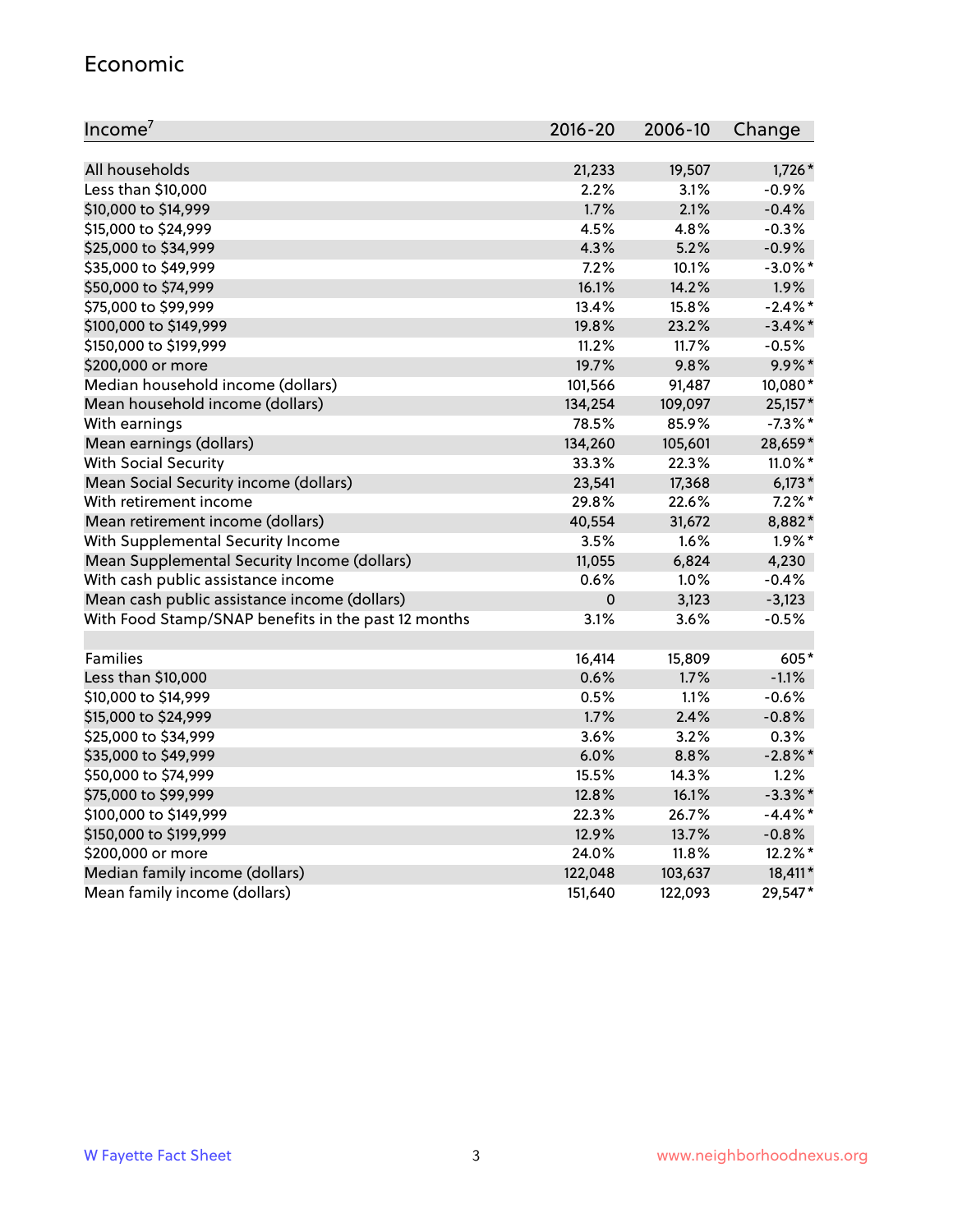#### Economic, continued...

| Income, continued <sup>8</sup>                                        | $2016 - 20$ | 2006-10 | Change   |
|-----------------------------------------------------------------------|-------------|---------|----------|
|                                                                       |             |         |          |
| Nonfamily households                                                  | 4,819       | 3,698   | $1,121*$ |
| Median nonfamily income (dollars)                                     | 53,618      | 37,816  | 15,802*  |
| Mean nonfamily income (dollars)                                       | 72,966      | 50,766  | 22,200*  |
|                                                                       |             |         |          |
| Median earnings for workers (dollars)                                 | 53,398      | 43,087  | 10,311*  |
| Median earnings for male full-time, year-round workers<br>(dollars)   | 92,936      | 78,613  | 14,323*  |
| Median earnings for female full-time, year-round workers<br>(dollars) | 56,253      | 48,282  | 7,972*   |
| Per capita income (dollars)                                           | 49,197      | 38,863  | 10,335*  |
|                                                                       |             |         |          |
| Families and People Below Poverty Level <sup>9</sup>                  | $2016 - 20$ | 2006-10 | Change   |
|                                                                       |             |         |          |
| <b>All families</b>                                                   | 2.5%        | 3.7%    | $-1.2%$  |
| With related children under 18 years                                  | 3.7%        | 5.0%    | $-1.3%$  |
| With related children under 5 years only                              | 1.1%        | 7.5%    | $-6.4%$  |
| Married couple families                                               | 1.6%        | 1.8%    | $-0.2%$  |
| With related children under 18 years                                  | 2.4%        | 2.6%    | $-0.2%$  |
| With related children under 5 years only                              | 0.0%        | 3.9%    | $-3.9%$  |
| Families with female householder, no husband present                  | 9.9%        | 16.1%   | $-6.2%$  |
| With related children under 18 years                                  | 9.9%        | 17.5%   | $-7.6%$  |
| With related children under 5 years only                              | 9.2%        | 24.2%   | $-15.1%$ |
|                                                                       |             |         |          |
| All people                                                            | 4.6%        | 5.0%    | $-0.4%$  |
| Under 18 years                                                        | 5.4%        | 5.7%    | $-0.4%$  |
| Related children under 18 years                                       | 5.1%        | 5.4%    | $-0.3%$  |
| Related children under 5 years                                        | 4.3%        | 9.3%    | $-4.9%$  |
| Related children 5 to 17 years                                        | 5.3%        | 4.5%    | 0.8%     |
| 18 years and over                                                     | 4.4%        | 4.8%    | $-0.4%$  |
| 18 to 64 years                                                        | 4.3%        | 4.8%    | $-0.5%$  |
| 65 years and over                                                     | 4.8%        | 4.8%    | $-0.0%$  |
| People in families                                                    | 3.0%        | 3.8%    | $-0.8%$  |
| Unrelated individuals 15 years and over                               | 18.7%       | 19.2%   | $-0.4%$  |
|                                                                       |             |         |          |
| Non-Hispanic white people                                             | 4.0%        | 3.6%    | 0.4%     |
| Black or African-American people                                      | 6.3%        | 4.5%    | 1.8%     |
| Asian people                                                          | 1.5%        | 2.8%    | $-1.3%$  |
| Hispanic or Latino people                                             | 8.6%        | 23.4%   | $-14.8%$ |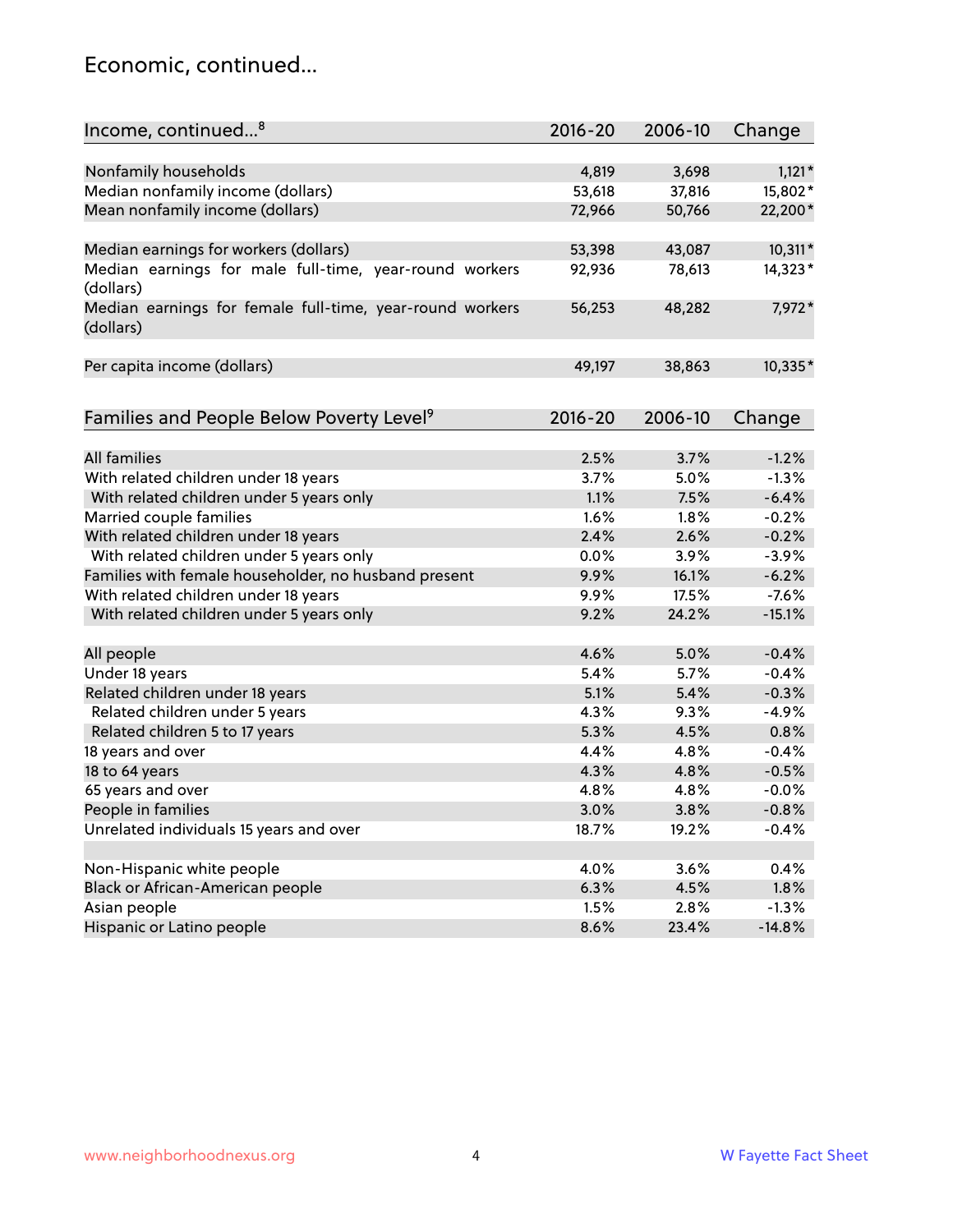## Employment

| Employment Status <sup>10</sup>                                                               | $2016 - 20$ | 2006-10 | Change     |
|-----------------------------------------------------------------------------------------------|-------------|---------|------------|
|                                                                                               |             |         |            |
| Population 16 years and over                                                                  | 46,442      | 41,636  | 4,806*     |
| In labor force                                                                                | 60.7%       | 67.5%   | $-6.8\%$ * |
| Civilian labor force                                                                          | 60.7%       | 67.2%   | $-6.4\%$ * |
| Employed                                                                                      | 59.0%       | 64.3%   | $-5.2%$ *  |
| Unemployed                                                                                    | 1.7%        | 2.9%    | $-1.2%$    |
| <b>Armed Forces</b>                                                                           | 0.0%        | 0.3%    | $-0.3%$    |
| Not in labor force                                                                            | 39.3%       | 32.5%   | $6.8\%$ *  |
| Civilian labor force                                                                          | 28,202      | 27,969  | 233        |
|                                                                                               | 2.8%        | 4.3%    | $-1.5%$    |
| <b>Unemployment Rate</b>                                                                      |             |         |            |
| Females 16 years and over                                                                     | 24,442      | 21,800  | $2,642*$   |
| In labor force                                                                                | 51.6%       | 59.6%   | $-8.0\%$ * |
| Civilian labor force                                                                          | 51.6%       | 59.5%   | $-7.9%$ *  |
| Employed                                                                                      | 49.9%       | 57.1%   | $-7.1\%$ * |
|                                                                                               |             |         |            |
| Own children of the householder under 6 years                                                 | 3,534       | 3,583   | $-49$      |
| All parents in family in labor force                                                          | 64.0%       | 58.0%   | 6.0%       |
| Own children of the householder 6 to 17 years                                                 | 10,795      | 11,713  | $-918*$    |
| All parents in family in labor force                                                          | 66.3%       | 68.9%   | $-2.6%$    |
|                                                                                               |             |         |            |
| Industry <sup>11</sup>                                                                        | 2016-20     | 2006-10 | Change     |
|                                                                                               |             |         |            |
| Civilian employed population 16 years and over                                                | 27,415      | 26,758  | 657        |
| Agriculture, forestry, fishing and hunting, and mining                                        | 0.2%        | 0.1%    | 0.1%       |
| Construction                                                                                  | 4.8%        | 4.6%    | 0.2%       |
| Manufacturing                                                                                 | 8.9%        | 9.0%    | $-0.1%$    |
| Wholesale trade                                                                               | 3.2%        | 4.3%    | $-1.0%$    |
| Retail trade                                                                                  | 8.1%        | 9.6%    | $-1.4%$    |
| Transportation and warehousing, and utilities                                                 | 13.5%       | 14.4%   | $-0.8%$    |
| Information                                                                                   | 3.4%        | 2.3%    | $1.1\%$ *  |
| Finance and insurance, and real estate and rental and leasing                                 | 6.4%        | 8.7%    | $-2.3\%$ * |
| Professional, scientific, and management, and administrative<br>and waste management services | 13.4%       | 10.9%   | $2.5%$ *   |
| Educational services, and health care and social assistance                                   | 20.0%       | 19.3%   | 0.7%       |
| Arts, entertainment, and recreation, and accommodation and                                    | 8.9%        | 8.0%    | 0.9%       |
| food services                                                                                 |             |         |            |
| Other services, except public administration                                                  | 5.3%        | 3.5%    | $1.8\%$ *  |
| Public administration                                                                         | 3.8%        | 5.5%    | $-1.7%$ *  |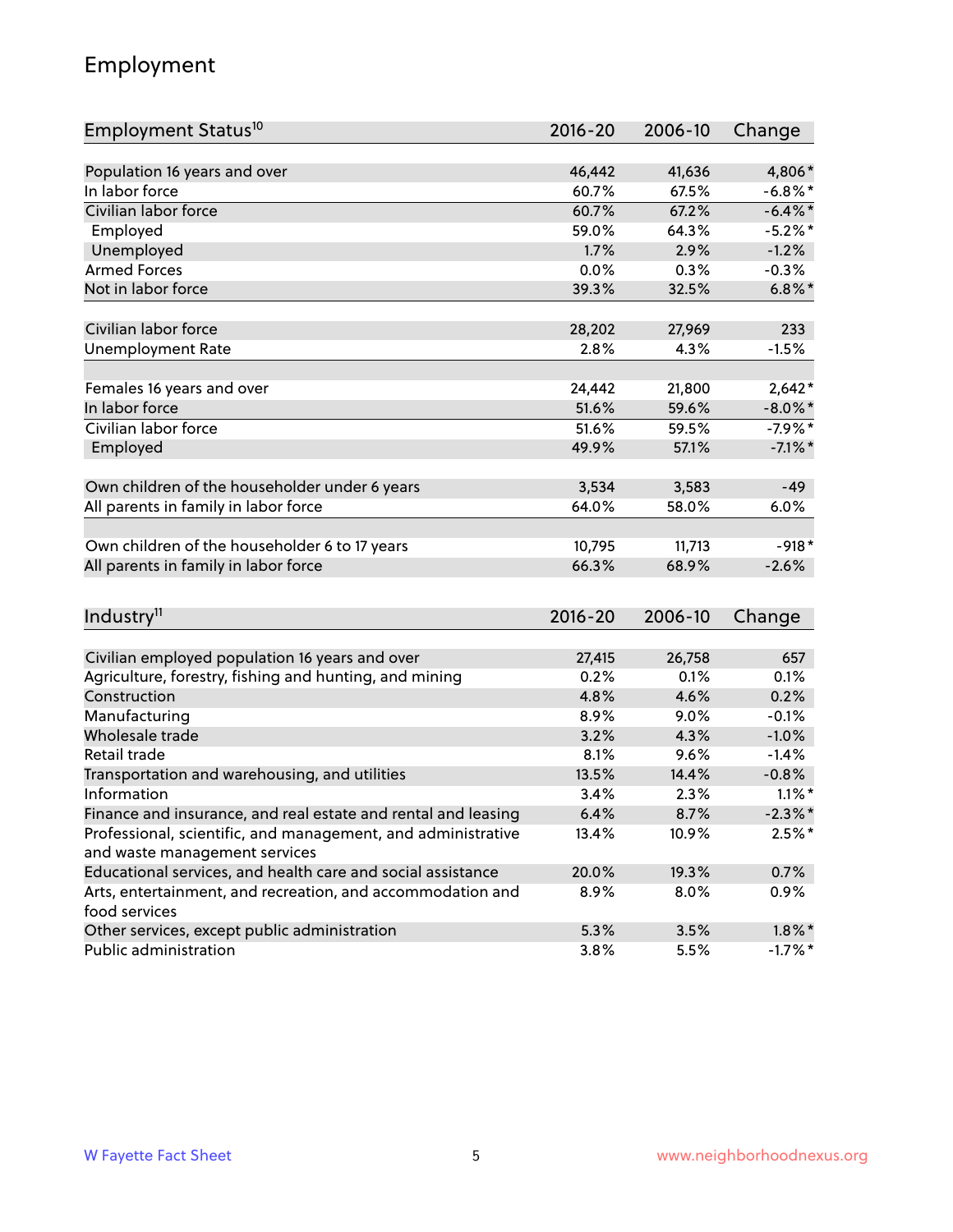# Employment, continued...

| Occupation <sup>12</sup>                                                    | $2016 - 20$     | 2006-10         | Change     |
|-----------------------------------------------------------------------------|-----------------|-----------------|------------|
| Civilian employed population 16 years and over                              |                 |                 | 657        |
|                                                                             | 27,415<br>51.9% | 26,758<br>46.1% | $5.8\%$ *  |
| Management, business, science, and arts occupations<br>Service occupations  | 12.1%           | 10.6%           | 1.5%       |
|                                                                             |                 |                 | $-7.9%$ *  |
| Sales and office occupations                                                | 18.9%           | 26.7%           |            |
| Natural<br>and<br>resources,<br>construction,<br>maintenance<br>occupations | 6.6%            | 5.5%            | 1.2%       |
| Production, transportation, and material moving occupations                 | 10.5%           | 11.2%           | $-0.6%$    |
| Class of Worker <sup>13</sup>                                               | $2016 - 20$     | 2006-10         | Change     |
|                                                                             |                 |                 |            |
| Civilian employed population 16 years and over                              | 27,415          | 26,758          | 657        |
| Private wage and salary workers                                             | 83.7%           | 80.2%           | 3.5%       |
| Government workers                                                          | 11.4%           | 15.0%           | $-3.6\%$ * |
| Self-employed in own not incorporated business workers                      | 4.7%            | 4.5%            | 0.3%       |
| Unpaid family workers                                                       | 0.1%            | 0.3%            | $-0.2%$    |
| Job Flows <sup>14</sup>                                                     | 2019            | 2010            | Change     |
|                                                                             |                 |                 |            |
| Total Jobs in district                                                      | 29,690          | 21,177          | 8,513      |
| Held by residents of district                                               | 19.8%           | 23.0%           | $-3.1%$    |
| Held by non-residents of district                                           | 80.2%           | 77.0%           | 3.1%       |
| Jobs by Industry Sector <sup>15</sup>                                       | 2019            | 2010            | Change     |
|                                                                             |                 |                 |            |
| Total Jobs in district                                                      | 29,690          | 21,177          | 8,513      |
| Goods Producing sectors                                                     | 20.1%           | 15.2%           | 5.0%       |
| Trade, Transportation, and Utilities sectors                                | 20.8%           | 29.6%           | $-8.8%$    |
| All Other Services sectors                                                  | 59.0%           | 55.2%           | 3.8%       |
|                                                                             |                 |                 |            |
| Total Jobs in district held by district residents                           | 5,891           | 4,867           | 1,024      |
| <b>Goods Producing sectors</b>                                              | 17.2%           | 13.2%           | 4.0%       |
| Trade, Transportation, and Utilities sectors                                | 15.8%           | 22.2%           | $-6.4%$    |
| All Other Services sectors                                                  | 67.0%           | 64.6%           | 2.4%       |
|                                                                             |                 |                 |            |
| Jobs by Earnings <sup>16</sup>                                              | 2019            | 2010            | Change     |
|                                                                             |                 |                 |            |
| Total Jobs in district                                                      | 29,690          | 21,177          | 8,513      |
| Jobs with earnings \$1250/month or less                                     | 25.4%           | 26.1%           | $-0.7%$    |
| Jobs with earnings \$1251/month to \$3333/month                             | 32.5%           | 36.0%           | $-3.5%$    |
| Jobs with earnings greater than \$3333/month                                | 42.1%           | 37.8%           | 4.2%       |
| Total Jobs in district held by district residents                           | 5,891           | 4,867           | 1,024      |
| Jobs with earnings \$1250/month or less                                     | 28.9%           | 30.9%           | $-2.0%$    |
| Jobs with earnings \$1251/month to \$3333/month                             | 26.0%           |                 |            |
|                                                                             |                 | 28.8%           | $-2.8%$    |
| Jobs with earnings greater than \$3333/month                                | 45.0%           | 40.3%           | 4.7%       |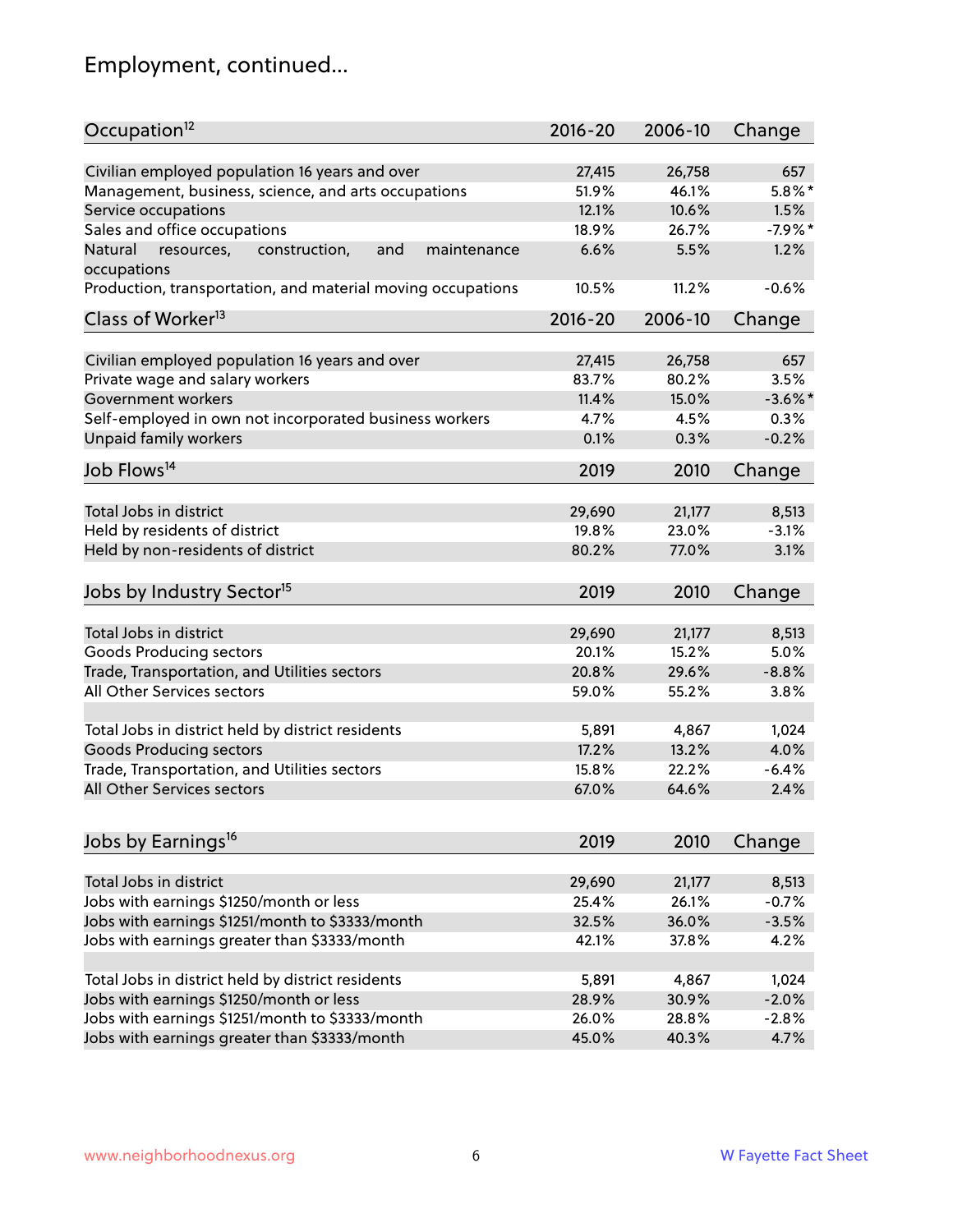# Employment, continued...

| 2019   | 2010     | Change  |
|--------|----------|---------|
|        |          |         |
| 29,690 | 21,177   | 8,513   |
| 24.7%  | 21.9%    | 2.8%    |
| 53.2%  | 60.4%    | $-7.3%$ |
| 22.1%  | $17.7\%$ | 4.5%    |
|        |          |         |
| 5,891  | 4.867    | 1,024   |
| 22.6%  | 20.3%    | 2.3%    |
| 49.8%  | 57.6%    | $-7.8%$ |
| 27.6%  | 22.1%    | 5.5%    |
|        |          |         |

#### Education

| School Enrollment <sup>18</sup>                | $2016 - 20$ | 2006-10  | Change     |
|------------------------------------------------|-------------|----------|------------|
|                                                |             |          |            |
| Population 3 years and over enrolled in school | 16,875      | 17,352   | $-477$     |
| Nursery school, preschool                      | 6.7%        | 6.8%     | $-0.1%$    |
| Kindergarten                                   | 4.0%        | 4.8%     | $-0.7%$    |
| Elementary school (grades 1-8)                 | 42.5%       | 43.3%    | $-0.8%$    |
| High school (grades 9-12)                      | 27.4%       | 26.1%    | 1.2%       |
| College or graduate school                     | 19.4%       | 19.0%    | 0.4%       |
| Educational Attainment <sup>19</sup>           | $2016 - 20$ | 2006-10  | Change     |
|                                                |             |          |            |
| Population 25 years and over                   | 39,954      | 35,754   | 4,200*     |
| Less than 9th grade                            | 1.4%        | 2.1%     | $-0.7%$    |
| 9th to 12th grade, no diploma                  | 2.3%        | 2.8%     | $-0.4%$    |
| High school graduate (includes equivalency)    | 16.1%       | $17.3\%$ | $-1.2%$    |
| Some college, no degree                        | 18.9%       | 22.2%    | $-3.3\%$ * |
| Associate's degree                             | 6.3%        | 6.8%     | $-0.5%$    |
| Bachelor's degree                              | 33.4%       | 29.8%    | $3.6\%$ *  |
| Graduate or professional degree                | 21.6%       | 19.1%    | $2.5%$ *   |
|                                                |             |          |            |
| Percent high school graduate or higher         | 96.3%       | 95.2%    | 1.2%       |
| Percent bachelor's degree or higher            | 55.0%       | 48.9%    | $6.2\%$ *  |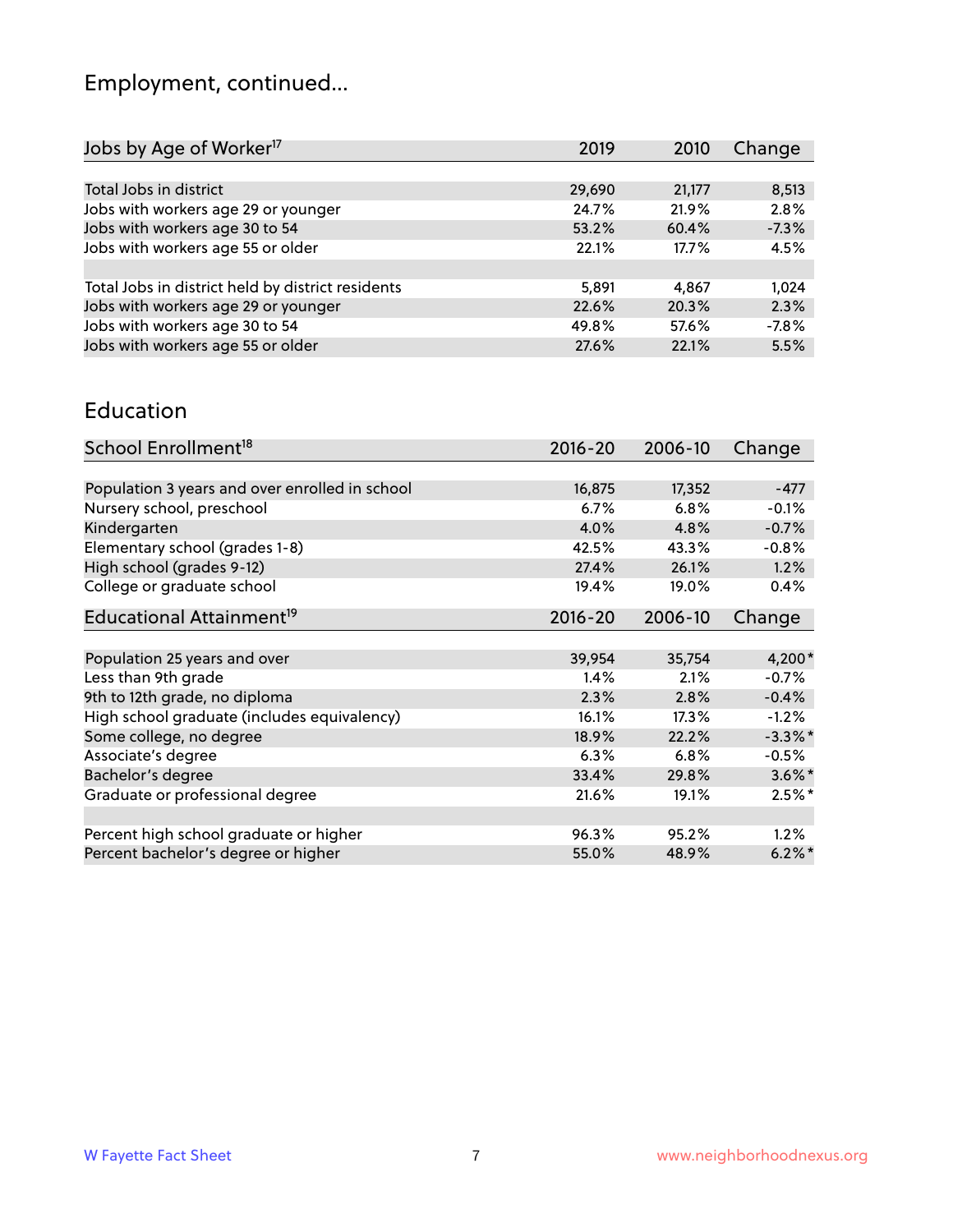## Housing

| Households by Type <sup>20</sup>                     | 2016-20      | 2006-10      | Change     |
|------------------------------------------------------|--------------|--------------|------------|
|                                                      |              |              |            |
| Total households                                     | 21,233       | 19,507       | $1,726*$   |
| Family households (families)                         | 77.3%        | 81.0%        | $-3.7%$ *  |
| With own children under 18 years                     | 33.7%        | 43.1%        | $-9.5%$ *  |
| Married-couple family                                | 65.3%        | 69.6%        | $-4.4\%$ * |
| With own children of the householder under 18 years  | 26.5%        | 36.2%        | $-9.8%$ *  |
| Male householder, no wife present, family            | 3.0%         | 2.2%         | 0.8%       |
| With own children of the householder under 18 years  | 1.6%         | 1.0%         | 0.6%       |
| Female householder, no husband present, family       | 9.1%         | 9.2%         | $-0.2%$    |
| With own children of the householder under 18 years  | 5.6%         | 5.9%         | $-0.3%$    |
| Nonfamily households                                 | 22.7%        | 19.0%        | $3.7\%$ *  |
| Householder living alone                             | 20.1%        | 16.7%        | $3.4\%$ *  |
| 65 years and over                                    | 11.5%        | 6.1%         | $5.4\%$ *  |
| Households with one or more people under 18 years    | 36.9%        | 45.7%        | $-8.8\%$ * |
| Households with one or more people 65 years and over | 33.6%        | 19.6%        | 14.0%*     |
| Average household size                               | 2.79         | 2.82         | $-0.03$    |
| Average family size                                  | 3.22         | 3.19         | 0.03       |
|                                                      |              |              |            |
| Housing Occupancy <sup>21</sup>                      | $2016 - 20$  | 2006-10      | Change     |
| Total housing units                                  | 22,538       | 20,675       | $1,863*$   |
| Occupied housing units                               | 94.2%        | 94.4%        | $-0.1%$    |
| Vacant housing units                                 | 5.8%         | 5.6%         | 0.1%       |
|                                                      |              |              |            |
| Homeowner vacancy rate                               | 0.9          | 2.6          | $-1.7$     |
| Rental vacancy rate                                  | 4.0          | 4.7          | $-0.8$     |
| Units in Structure <sup>22</sup>                     | 2016-20      | 2006-10      | Change     |
| Total housing units                                  | 22,538       | 20,675       | $1,863*$   |
| 1-unit, detached                                     | 82.3%        | 82.6%        | $-0.3%$    |
| 1-unit, attached                                     |              |              | 0.7%       |
| 2 units                                              | 2.9%<br>0.4% | 2.2%<br>0.5% | $-0.1%$    |
| 3 or 4 units                                         |              | 1.0%         |            |
| 5 to 9 units                                         | 1.0%         |              | $-0.0%$    |
|                                                      | 2.4%         | 3.1%         | $-0.7%$    |
| 10 to 19 units                                       | 2.9%         | 2.4%         | 0.5%       |
| 20 or more units                                     | 4.1%         | 2.8%         | 1.3%       |
| Mobile home                                          | 4.0%         | 5.4%         | $-1.3%$    |
| Boat, RV, van, etc.                                  | 0.0%         | $0.0\%$      | 0.0%       |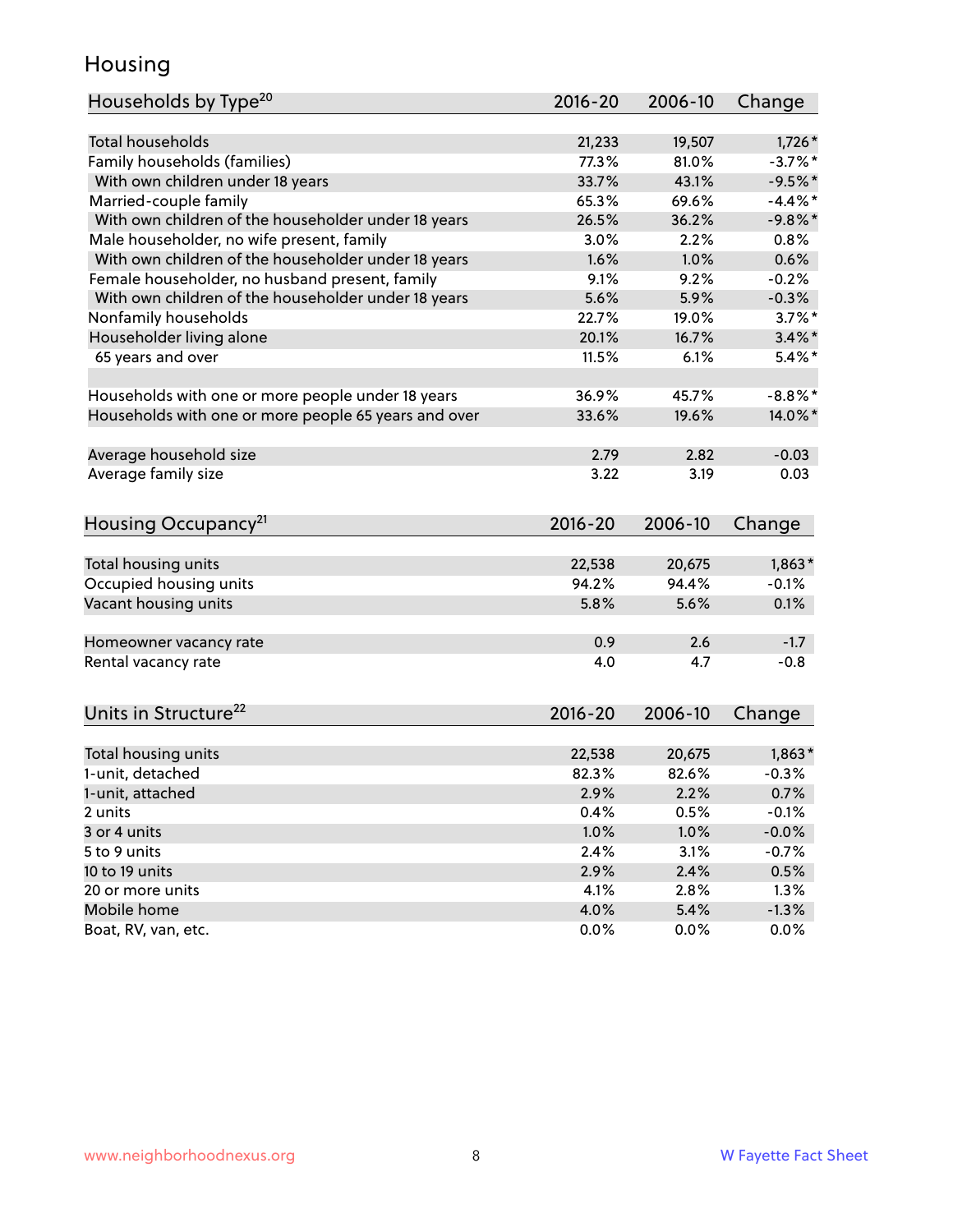## Housing, Continued...

| Year Structure Built <sup>23</sup>             | 2016-20     | 2006-10 | Change     |
|------------------------------------------------|-------------|---------|------------|
| Total housing units                            | 22,538      | 20,675  | $1,863*$   |
| Built 2014 or later                            | 4.6%        | (X)     | (X)        |
| Built 2010 to 2013                             | 2.6%        | (X)     | (X)        |
| Built 2000 to 2009                             | 20.7%       | 21.7%   | $-1.0%$    |
| Built 1990 to 1999                             | 30.5%       | 35.5%   | $-5.0\%$ * |
| Built 1980 to 1989                             | 23.9%       | 25.4%   | $-1.5%$    |
| Built 1970 to 1979                             | 13.4%       | 14.1%   | $-0.7%$    |
| Built 1960 to 1969                             | 2.3%        | 2.1%    | 0.2%       |
| Built 1950 to 1959                             | 1.0%        | 0.4%    | 0.6%       |
| Built 1940 to 1949                             | 0.3%        | 0.4%    | $-0.2%$    |
| Built 1939 or earlier                          | 0.7%        | 0.5%    | 0.3%       |
|                                                |             |         |            |
| Housing Tenure <sup>24</sup>                   | $2016 - 20$ | 2006-10 | Change     |
| Occupied housing units                         | 21,233      | 19,507  | $1,726*$   |
| Owner-occupied                                 | 78.6%       | 82.4%   | $-3.8\%$ * |
| Renter-occupied                                | 21.4%       | 17.6%   | $3.8\%$ *  |
| Average household size of owner-occupied unit  | 2.81        | 2.89    | $-0.07*$   |
| Average household size of renter-occupied unit | 2.72        | 2.51    | 0.21       |
| Residence 1 Year Ago <sup>25</sup>             | $2016 - 20$ | 2006-10 | Change     |
|                                                |             |         |            |
| Population 1 year and over                     | 59,003      | 54,839  | $4,164*$   |
| Same house                                     | 85.9%       | 87.6%   | $-1.7%$    |
| Different house in the U.S.                    | 13.0%       | 11.9%   | 1.1%       |
| Same county                                    | 4.7%        | 4.6%    | 0.1%       |
| Different county                               | 8.3%        | 7.2%    | 1.1%       |
| Same state                                     | 3.9%        | 3.7%    | 0.2%       |
| Different state                                | 4.3%        | 3.5%    | 0.9%       |
| Abroad                                         | 1.1%        | 0.6%    | 0.5%       |
| Value of Housing Unit <sup>26</sup>            | $2016 - 20$ | 2006-10 | Change     |
| Owner-occupied units                           | 16,690      | 16,067  | 623*       |
| Less than \$50,000                             | 3.1%        | 4.3%    | $-1.2%$    |
| \$50,000 to \$99,999                           | 2.2%        | 1.2%    | 1.1%       |
| \$100,000 to \$149,999                         | 3.0%        | 4.6%    | $-1.6%$    |
| \$150,000 to \$199,999                         | 6.5%        | 12.8%   | $-6.3\%$ * |
| \$200,000 to \$299,999                         | 23.4%       | 31.2%   | $-7.8%$ *  |
| \$300,000 to \$499,999                         | 43.0%       | 33.0%   | 10.0%*     |
| \$500,000 to \$999,999                         | 16.6%       | 11.4%   | $5.3\%$ *  |
| \$1,000,000 or more                            | 2.2%        | 1.6%    | 0.6%       |
| Median (dollars)                               | 347,260     | 285,899 | $61,361*$  |
| Mortgage Status <sup>27</sup>                  | $2016 - 20$ | 2006-10 | Change     |
| Owner-occupied units                           | 16,690      | 16,067  | 623*       |
| Housing units with a mortgage                  | 70.3%       | 77.8%   | $-7.5%$ *  |
| Housing units without a mortgage               | 29.7%       | 22.2%   | $7.5\%$ *  |
|                                                |             |         |            |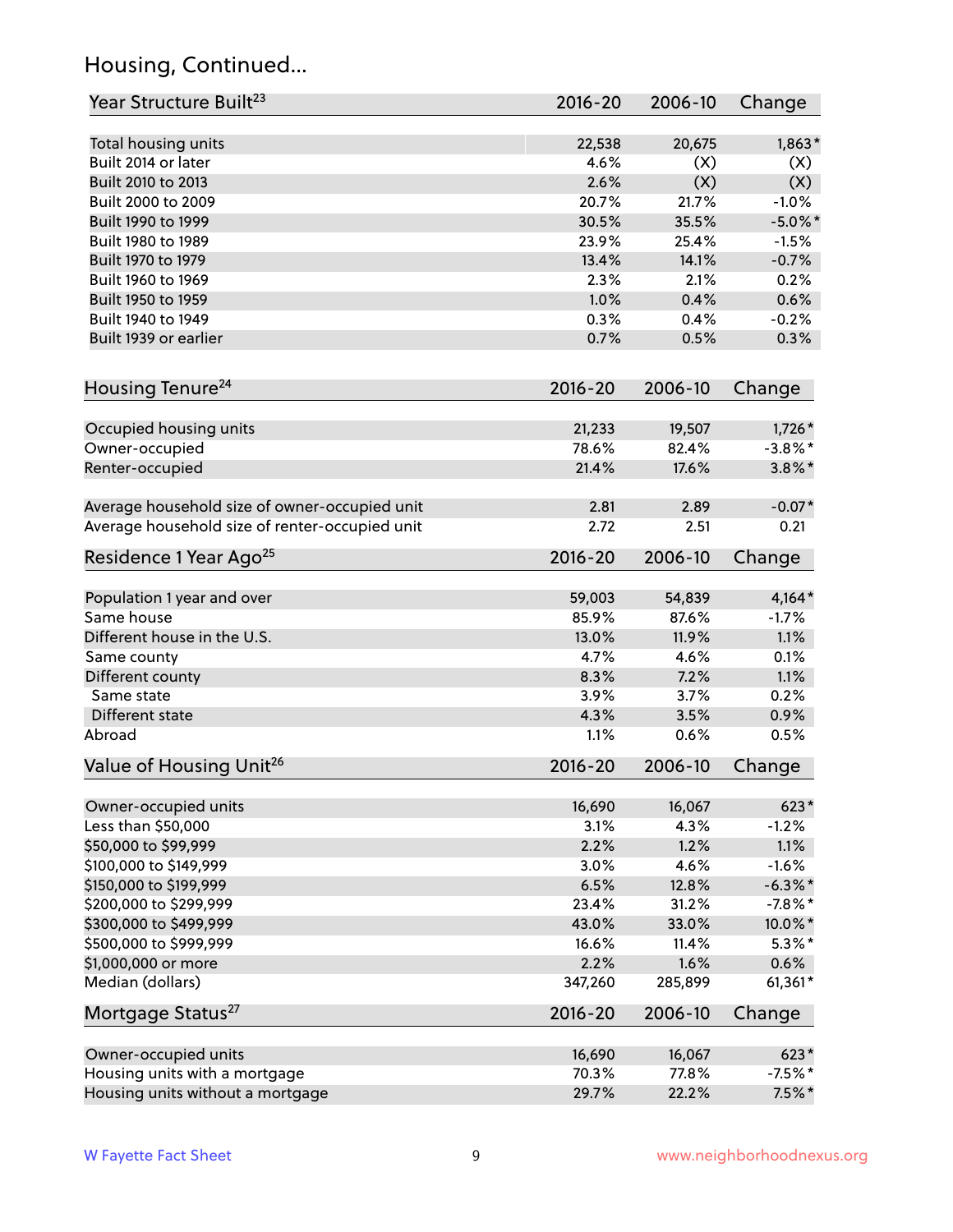## Housing, Continued...

| Selected Monthly Owner Costs <sup>28</sup>                                            | 2016-20     | 2006-10 | Change     |
|---------------------------------------------------------------------------------------|-------------|---------|------------|
| Housing units with a mortgage                                                         | 11,733      | 12,500  | $-767*$    |
| Less than \$300                                                                       | 0.4%        | 0.0%    | 0.4%       |
| \$300 to \$499                                                                        | 0.2%        | 0.0%    | 0.1%       |
| \$500 to \$999                                                                        | 6.3%        | 6.7%    | $-0.4%$    |
| \$1,000 to \$1,499                                                                    | 19.2%       | 17.8%   | 1.4%       |
| \$1,500 to \$1,999                                                                    | 24.8%       | 24.0%   | 0.8%       |
| \$2,000 to \$2,999                                                                    | 29.5%       | 33.3%   | $-3.7%$    |
| \$3,000 or more                                                                       | 19.7%       | 18.2%   | 1.5%       |
| Median (dollars)                                                                      | 1,984       | 2,038   | $-54$      |
| Housing units without a mortgage                                                      | 4,957       | 3,567   | $1,390*$   |
| Less than \$150                                                                       | 0.6%        | 0.0%    | 0.6%       |
| \$150 to \$249                                                                        | 2.6%        | 6.5%    | $-3.9%$    |
| \$250 to \$349                                                                        | 11.6%       | 8.5%    | 3.1%       |
| \$350 to \$499                                                                        | 21.9%       | 27.5%   | $-5.6%$    |
| \$500 to \$699                                                                        | 29.7%       | 31.0%   | $-1.3%$    |
| \$700 or more                                                                         | 33.6%       | 26.5%   | $7.1\%$ *  |
| Median (dollars)                                                                      | 571         | 543     | $29*$      |
| Selected Monthly Owner Costs as a Percentage of<br>Household Income <sup>29</sup>     | $2016 - 20$ | 2006-10 | Change     |
| Housing units with a mortgage (excluding units where<br>SMOCAPI cannot be computed)   | 11,702      | 12,500  | $-798$     |
| Less than 20.0 percent                                                                | 52.8%       | 38.0%   | 14.8%*     |
| 20.0 to 24.9 percent                                                                  | 13.1%       | 18.7%   | $-5.6\%$ * |
| 25.0 to 29.9 percent                                                                  | 7.1%        | 11.4%   | $-4.3\%$ * |
| 30.0 to 34.9 percent                                                                  | 4.8%        | 8.6%    | $-3.8\%$ * |
| 35.0 percent or more                                                                  | 22.2%       | 23.3%   | $-1.1%$    |
| Not computed                                                                          | 31          | 0       | 31         |
| Housing unit without a mortgage (excluding units where<br>SMOCAPI cannot be computed) | 4,927       | 3,543   | $1,384*$   |
| Less than 10.0 percent                                                                | 61.1%       | 46.9%   | 14.3%      |
| 10.0 to 14.9 percent                                                                  | 17.5%       | 22.3%   | $-4.7%$    |
| 15.0 to 19.9 percent                                                                  | 6.7%        | 14.6%   | $-7.9\%$ * |
| 20.0 to 24.9 percent                                                                  | 3.6%        | 4.0%    | $-0.4%$    |
| 25.0 to 29.9 percent                                                                  | 1.6%        | 3.0%    | $-1.4%$    |
| 30.0 to 34.9 percent                                                                  | 3.4%        | 1.8%    | 1.6%       |
| 35.0 percent or more                                                                  | 6.0%        | 7.5%    | $-1.4%$    |
| Not computed                                                                          | 30          | 24      | 6          |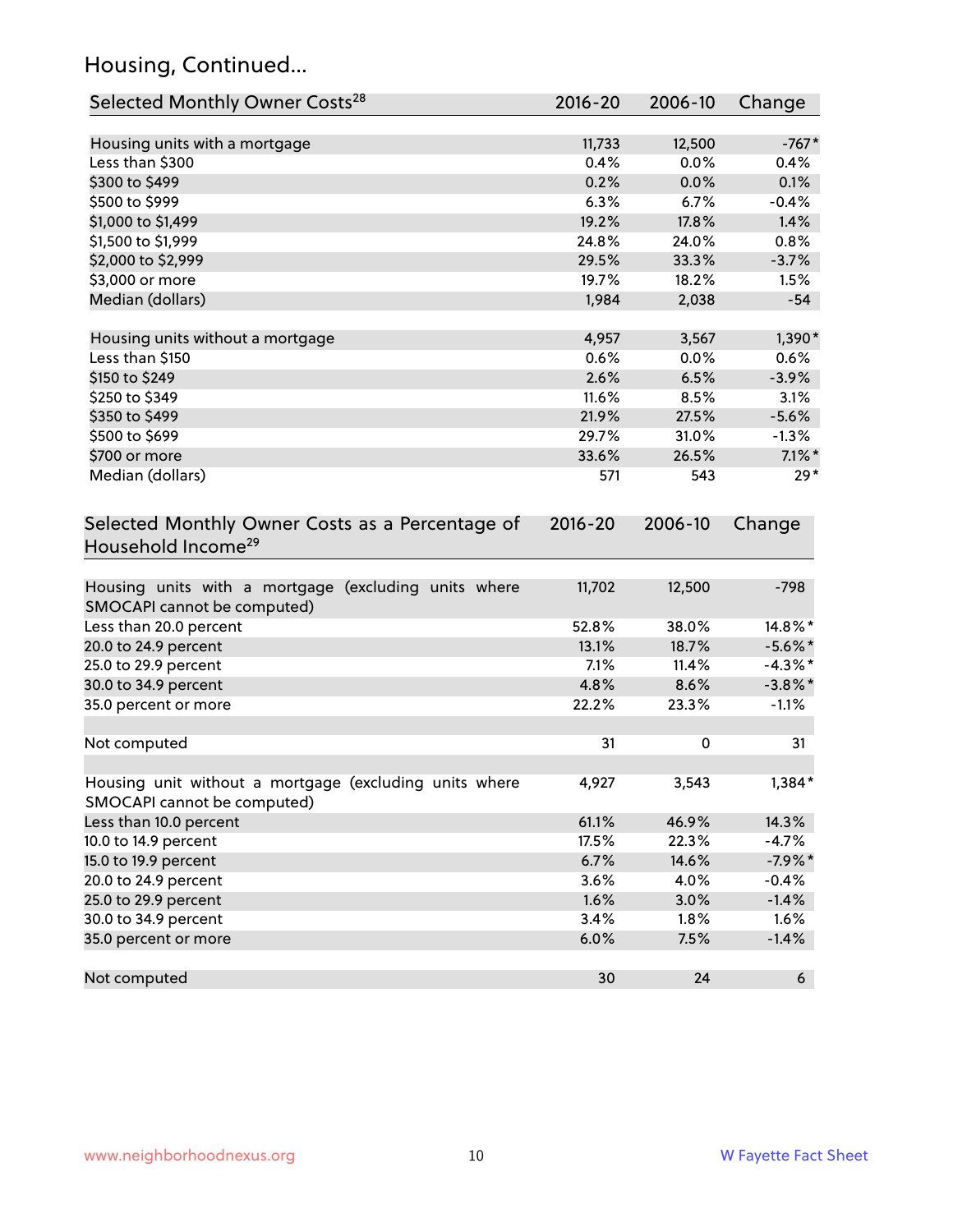## Housing, Continued...

| Occupied units paying rent<br>4,384<br>3,315<br>$1,069*$<br>0.0%<br>Less than \$200<br>0.8%<br>$-0.8%$<br>\$200 to \$499<br>2.7%<br>2.4%<br>0.3%<br>4.0%<br>\$500 to \$749<br>7.7%<br>$-3.7%$<br>9.4%<br>29.0%<br>$-19.6%$ *<br>\$750 to \$999<br>\$1,000 to \$1,499<br>35.7%<br>39.9%<br>$-4.2%$<br>21.6%<br>6.4%<br>\$1,500 to \$1,999<br>15.2%<br>26.6%<br>21.6%*<br>\$2,000 or more<br>5.0%<br>Median (dollars)<br>1,481<br>1,349<br>$131*$<br>No rent paid<br>159<br>125<br>34<br>Gross Rent as a Percentage of Household Income <sup>31</sup><br>2006-10<br>$2016 - 20$<br>Change<br>Occupied units paying rent (excluding units where GRAPI<br>4,375<br>3,302<br>1,073<br>cannot be computed)<br>17.0%<br>Less than 15.0 percent<br>20.7%<br>$-3.7%$<br>11.9%<br>15.0 to 19.9 percent<br>19.3%<br>7.4%<br>10.4%<br>20.0 to 24.9 percent<br>10.8%<br>0.4%<br>25.0 to 29.9 percent<br>10.4%<br>10.7%<br>$-0.3%$<br>7.4%<br>30.0 to 34.9 percent<br>12.0%<br>4.7%<br>35.0 percent or more<br>30.4%<br>38.9%<br>$-8.5%$<br>168<br>Not computed<br>138<br>30 <sub>o</sub><br>Transportation<br>Commuting to Work <sup>32</sup><br>2016-20<br>2006-10<br>Change<br>26,909<br>26,104<br>Workers 16 years and over<br>805<br>$-3.2\%$ *<br>Car, truck, or van - drove alone<br>75.6%<br>78.8%<br>$-2.4\%$ *<br>Car, truck, or van - carpooled<br>6.4%<br>8.9%<br>Public transportation (excluding taxicab)<br>0.5%<br>0.6%<br>$-0.0%$<br>Walked<br>$-0.9%$<br>0.2%<br>1.1%<br>3.9%<br>$1.0\%$ *<br>Other means<br>2.9%<br>Worked at home<br>13.3%<br>7.8%<br>Mean travel time to work (minutes)<br>31.7<br>28.6<br>Vehicles Available <sup>33</sup><br>$2016 - 20$<br>2006-10<br>Change<br>Occupied housing units<br>$1,726*$<br>21,233<br>19,507<br>No vehicles available<br>1.6%<br>$2.7\%$ *<br>4.2%<br>1 vehicle available<br>22.2%<br>$1.0\%$<br>23.2%<br>2 vehicles available<br>42.5%<br>45.8%<br>$-3.3\%$ *<br>3 or more vehicles available<br>30.1%<br>30.4%<br>$-0.3%$ | Gross Rent <sup>30</sup> | 2016-20 | 2006-10 | Change |
|---------------------------------------------------------------------------------------------------------------------------------------------------------------------------------------------------------------------------------------------------------------------------------------------------------------------------------------------------------------------------------------------------------------------------------------------------------------------------------------------------------------------------------------------------------------------------------------------------------------------------------------------------------------------------------------------------------------------------------------------------------------------------------------------------------------------------------------------------------------------------------------------------------------------------------------------------------------------------------------------------------------------------------------------------------------------------------------------------------------------------------------------------------------------------------------------------------------------------------------------------------------------------------------------------------------------------------------------------------------------------------------------------------------------------------------------------------------------------------------------------------------------------------------------------------------------------------------------------------------------------------------------------------------------------------------------------------------------------------------------------------------------------------------------------------------------------------------------------------------------------------------------------------------------------------------------------------------------------------|--------------------------|---------|---------|--------|
|                                                                                                                                                                                                                                                                                                                                                                                                                                                                                                                                                                                                                                                                                                                                                                                                                                                                                                                                                                                                                                                                                                                                                                                                                                                                                                                                                                                                                                                                                                                                                                                                                                                                                                                                                                                                                                                                                                                                                                                 |                          |         |         |        |
|                                                                                                                                                                                                                                                                                                                                                                                                                                                                                                                                                                                                                                                                                                                                                                                                                                                                                                                                                                                                                                                                                                                                                                                                                                                                                                                                                                                                                                                                                                                                                                                                                                                                                                                                                                                                                                                                                                                                                                                 |                          |         |         |        |
|                                                                                                                                                                                                                                                                                                                                                                                                                                                                                                                                                                                                                                                                                                                                                                                                                                                                                                                                                                                                                                                                                                                                                                                                                                                                                                                                                                                                                                                                                                                                                                                                                                                                                                                                                                                                                                                                                                                                                                                 |                          |         |         |        |
|                                                                                                                                                                                                                                                                                                                                                                                                                                                                                                                                                                                                                                                                                                                                                                                                                                                                                                                                                                                                                                                                                                                                                                                                                                                                                                                                                                                                                                                                                                                                                                                                                                                                                                                                                                                                                                                                                                                                                                                 |                          |         |         |        |
|                                                                                                                                                                                                                                                                                                                                                                                                                                                                                                                                                                                                                                                                                                                                                                                                                                                                                                                                                                                                                                                                                                                                                                                                                                                                                                                                                                                                                                                                                                                                                                                                                                                                                                                                                                                                                                                                                                                                                                                 |                          |         |         |        |
|                                                                                                                                                                                                                                                                                                                                                                                                                                                                                                                                                                                                                                                                                                                                                                                                                                                                                                                                                                                                                                                                                                                                                                                                                                                                                                                                                                                                                                                                                                                                                                                                                                                                                                                                                                                                                                                                                                                                                                                 |                          |         |         |        |
|                                                                                                                                                                                                                                                                                                                                                                                                                                                                                                                                                                                                                                                                                                                                                                                                                                                                                                                                                                                                                                                                                                                                                                                                                                                                                                                                                                                                                                                                                                                                                                                                                                                                                                                                                                                                                                                                                                                                                                                 |                          |         |         |        |
|                                                                                                                                                                                                                                                                                                                                                                                                                                                                                                                                                                                                                                                                                                                                                                                                                                                                                                                                                                                                                                                                                                                                                                                                                                                                                                                                                                                                                                                                                                                                                                                                                                                                                                                                                                                                                                                                                                                                                                                 |                          |         |         |        |
|                                                                                                                                                                                                                                                                                                                                                                                                                                                                                                                                                                                                                                                                                                                                                                                                                                                                                                                                                                                                                                                                                                                                                                                                                                                                                                                                                                                                                                                                                                                                                                                                                                                                                                                                                                                                                                                                                                                                                                                 |                          |         |         |        |
|                                                                                                                                                                                                                                                                                                                                                                                                                                                                                                                                                                                                                                                                                                                                                                                                                                                                                                                                                                                                                                                                                                                                                                                                                                                                                                                                                                                                                                                                                                                                                                                                                                                                                                                                                                                                                                                                                                                                                                                 |                          |         |         |        |
|                                                                                                                                                                                                                                                                                                                                                                                                                                                                                                                                                                                                                                                                                                                                                                                                                                                                                                                                                                                                                                                                                                                                                                                                                                                                                                                                                                                                                                                                                                                                                                                                                                                                                                                                                                                                                                                                                                                                                                                 |                          |         |         |        |
|                                                                                                                                                                                                                                                                                                                                                                                                                                                                                                                                                                                                                                                                                                                                                                                                                                                                                                                                                                                                                                                                                                                                                                                                                                                                                                                                                                                                                                                                                                                                                                                                                                                                                                                                                                                                                                                                                                                                                                                 |                          |         |         |        |
|                                                                                                                                                                                                                                                                                                                                                                                                                                                                                                                                                                                                                                                                                                                                                                                                                                                                                                                                                                                                                                                                                                                                                                                                                                                                                                                                                                                                                                                                                                                                                                                                                                                                                                                                                                                                                                                                                                                                                                                 |                          |         |         |        |
|                                                                                                                                                                                                                                                                                                                                                                                                                                                                                                                                                                                                                                                                                                                                                                                                                                                                                                                                                                                                                                                                                                                                                                                                                                                                                                                                                                                                                                                                                                                                                                                                                                                                                                                                                                                                                                                                                                                                                                                 |                          |         |         |        |
|                                                                                                                                                                                                                                                                                                                                                                                                                                                                                                                                                                                                                                                                                                                                                                                                                                                                                                                                                                                                                                                                                                                                                                                                                                                                                                                                                                                                                                                                                                                                                                                                                                                                                                                                                                                                                                                                                                                                                                                 |                          |         |         |        |
|                                                                                                                                                                                                                                                                                                                                                                                                                                                                                                                                                                                                                                                                                                                                                                                                                                                                                                                                                                                                                                                                                                                                                                                                                                                                                                                                                                                                                                                                                                                                                                                                                                                                                                                                                                                                                                                                                                                                                                                 |                          |         |         |        |
|                                                                                                                                                                                                                                                                                                                                                                                                                                                                                                                                                                                                                                                                                                                                                                                                                                                                                                                                                                                                                                                                                                                                                                                                                                                                                                                                                                                                                                                                                                                                                                                                                                                                                                                                                                                                                                                                                                                                                                                 |                          |         |         |        |
|                                                                                                                                                                                                                                                                                                                                                                                                                                                                                                                                                                                                                                                                                                                                                                                                                                                                                                                                                                                                                                                                                                                                                                                                                                                                                                                                                                                                                                                                                                                                                                                                                                                                                                                                                                                                                                                                                                                                                                                 |                          |         |         |        |
|                                                                                                                                                                                                                                                                                                                                                                                                                                                                                                                                                                                                                                                                                                                                                                                                                                                                                                                                                                                                                                                                                                                                                                                                                                                                                                                                                                                                                                                                                                                                                                                                                                                                                                                                                                                                                                                                                                                                                                                 |                          |         |         |        |
|                                                                                                                                                                                                                                                                                                                                                                                                                                                                                                                                                                                                                                                                                                                                                                                                                                                                                                                                                                                                                                                                                                                                                                                                                                                                                                                                                                                                                                                                                                                                                                                                                                                                                                                                                                                                                                                                                                                                                                                 |                          |         |         |        |
|                                                                                                                                                                                                                                                                                                                                                                                                                                                                                                                                                                                                                                                                                                                                                                                                                                                                                                                                                                                                                                                                                                                                                                                                                                                                                                                                                                                                                                                                                                                                                                                                                                                                                                                                                                                                                                                                                                                                                                                 |                          |         |         |        |
|                                                                                                                                                                                                                                                                                                                                                                                                                                                                                                                                                                                                                                                                                                                                                                                                                                                                                                                                                                                                                                                                                                                                                                                                                                                                                                                                                                                                                                                                                                                                                                                                                                                                                                                                                                                                                                                                                                                                                                                 |                          |         |         |        |
|                                                                                                                                                                                                                                                                                                                                                                                                                                                                                                                                                                                                                                                                                                                                                                                                                                                                                                                                                                                                                                                                                                                                                                                                                                                                                                                                                                                                                                                                                                                                                                                                                                                                                                                                                                                                                                                                                                                                                                                 |                          |         |         |        |
|                                                                                                                                                                                                                                                                                                                                                                                                                                                                                                                                                                                                                                                                                                                                                                                                                                                                                                                                                                                                                                                                                                                                                                                                                                                                                                                                                                                                                                                                                                                                                                                                                                                                                                                                                                                                                                                                                                                                                                                 |                          |         |         |        |
|                                                                                                                                                                                                                                                                                                                                                                                                                                                                                                                                                                                                                                                                                                                                                                                                                                                                                                                                                                                                                                                                                                                                                                                                                                                                                                                                                                                                                                                                                                                                                                                                                                                                                                                                                                                                                                                                                                                                                                                 |                          |         |         |        |
|                                                                                                                                                                                                                                                                                                                                                                                                                                                                                                                                                                                                                                                                                                                                                                                                                                                                                                                                                                                                                                                                                                                                                                                                                                                                                                                                                                                                                                                                                                                                                                                                                                                                                                                                                                                                                                                                                                                                                                                 |                          |         |         |        |
|                                                                                                                                                                                                                                                                                                                                                                                                                                                                                                                                                                                                                                                                                                                                                                                                                                                                                                                                                                                                                                                                                                                                                                                                                                                                                                                                                                                                                                                                                                                                                                                                                                                                                                                                                                                                                                                                                                                                                                                 |                          |         |         |        |
|                                                                                                                                                                                                                                                                                                                                                                                                                                                                                                                                                                                                                                                                                                                                                                                                                                                                                                                                                                                                                                                                                                                                                                                                                                                                                                                                                                                                                                                                                                                                                                                                                                                                                                                                                                                                                                                                                                                                                                                 |                          |         |         |        |
|                                                                                                                                                                                                                                                                                                                                                                                                                                                                                                                                                                                                                                                                                                                                                                                                                                                                                                                                                                                                                                                                                                                                                                                                                                                                                                                                                                                                                                                                                                                                                                                                                                                                                                                                                                                                                                                                                                                                                                                 |                          |         |         | 5.5%*  |
|                                                                                                                                                                                                                                                                                                                                                                                                                                                                                                                                                                                                                                                                                                                                                                                                                                                                                                                                                                                                                                                                                                                                                                                                                                                                                                                                                                                                                                                                                                                                                                                                                                                                                                                                                                                                                                                                                                                                                                                 |                          |         |         | $3.1*$ |
|                                                                                                                                                                                                                                                                                                                                                                                                                                                                                                                                                                                                                                                                                                                                                                                                                                                                                                                                                                                                                                                                                                                                                                                                                                                                                                                                                                                                                                                                                                                                                                                                                                                                                                                                                                                                                                                                                                                                                                                 |                          |         |         |        |
|                                                                                                                                                                                                                                                                                                                                                                                                                                                                                                                                                                                                                                                                                                                                                                                                                                                                                                                                                                                                                                                                                                                                                                                                                                                                                                                                                                                                                                                                                                                                                                                                                                                                                                                                                                                                                                                                                                                                                                                 |                          |         |         |        |
|                                                                                                                                                                                                                                                                                                                                                                                                                                                                                                                                                                                                                                                                                                                                                                                                                                                                                                                                                                                                                                                                                                                                                                                                                                                                                                                                                                                                                                                                                                                                                                                                                                                                                                                                                                                                                                                                                                                                                                                 |                          |         |         |        |
|                                                                                                                                                                                                                                                                                                                                                                                                                                                                                                                                                                                                                                                                                                                                                                                                                                                                                                                                                                                                                                                                                                                                                                                                                                                                                                                                                                                                                                                                                                                                                                                                                                                                                                                                                                                                                                                                                                                                                                                 |                          |         |         |        |
|                                                                                                                                                                                                                                                                                                                                                                                                                                                                                                                                                                                                                                                                                                                                                                                                                                                                                                                                                                                                                                                                                                                                                                                                                                                                                                                                                                                                                                                                                                                                                                                                                                                                                                                                                                                                                                                                                                                                                                                 |                          |         |         |        |
|                                                                                                                                                                                                                                                                                                                                                                                                                                                                                                                                                                                                                                                                                                                                                                                                                                                                                                                                                                                                                                                                                                                                                                                                                                                                                                                                                                                                                                                                                                                                                                                                                                                                                                                                                                                                                                                                                                                                                                                 |                          |         |         |        |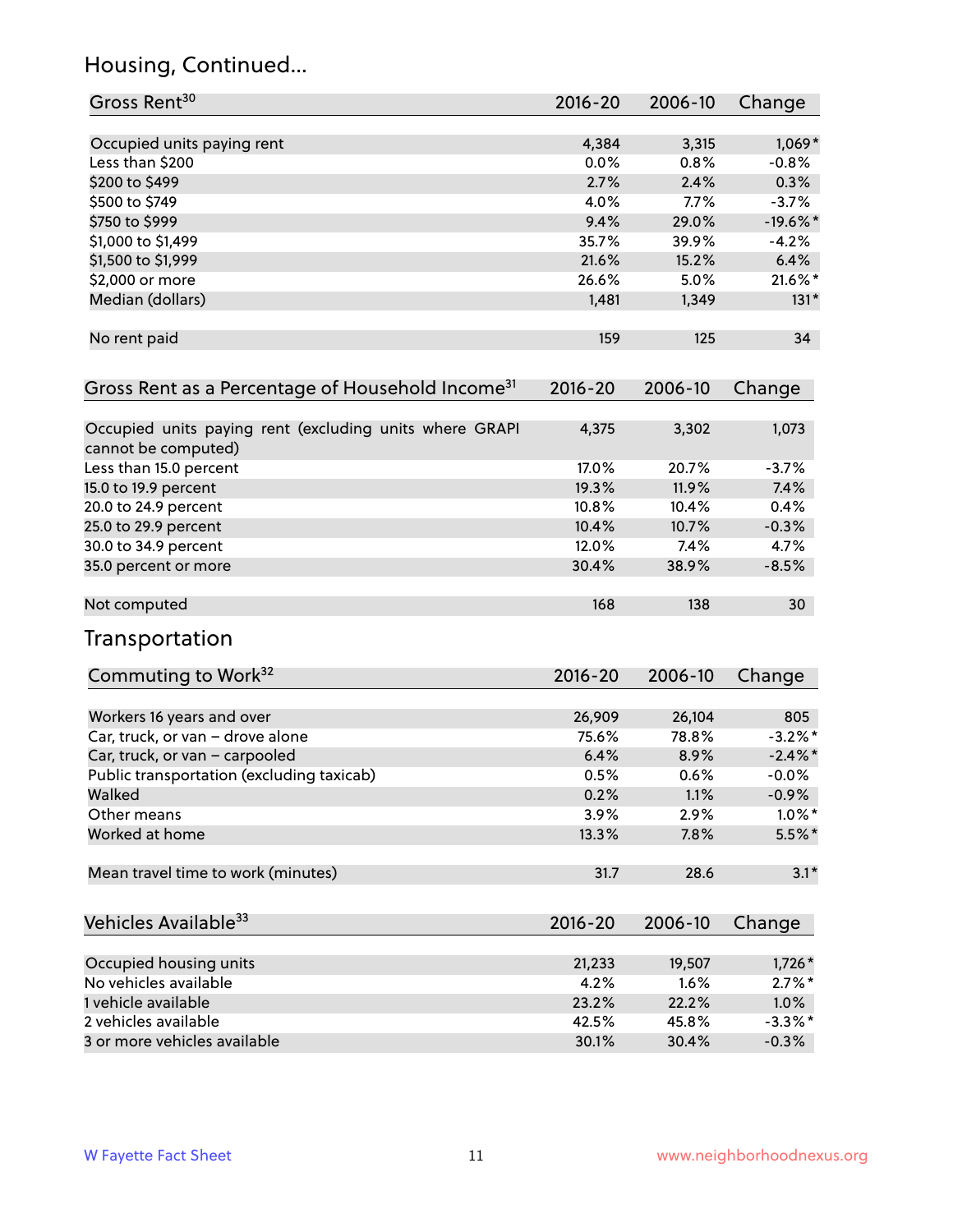#### Health

| Health Insurance coverage <sup>34</sup>                 | 2016-20 |
|---------------------------------------------------------|---------|
|                                                         |         |
| Civilian Noninstitutionalized Population                | 59,316  |
| With health insurance coverage                          | 92.5%   |
| With private health insurance coverage                  | 81.7%   |
| With public health coverage                             | 24.5%   |
| No health insurance coverage                            | 7.5%    |
| Civilian Noninstitutionalized Population Under 19 years | 16,077  |
| No health insurance coverage                            | 5.0%    |
| Civilian Noninstitutionalized Population 19 to 64 years | 33,007  |
| In labor force:                                         | 25,375  |
| Employed:                                               | 24,817  |
| With health insurance coverage                          | 90.6%   |
| With private health insurance coverage                  | 89.6%   |
| With public coverage                                    | 3.2%    |
| No health insurance coverage                            | 9.4%    |
| Unemployed:                                             | 558     |
| With health insurance coverage                          | 84.8%   |
| With private health insurance coverage                  | 82.1%   |
| With public coverage                                    | 13.6%   |
| No health insurance coverage                            | 15.2%   |
| Not in labor force:                                     | 7,632   |
| With health insurance coverage                          | 85.3%   |
| With private health insurance coverage                  | 78.3%   |
| With public coverage                                    | 13.0%   |
| No health insurance coverage                            | 14.7%   |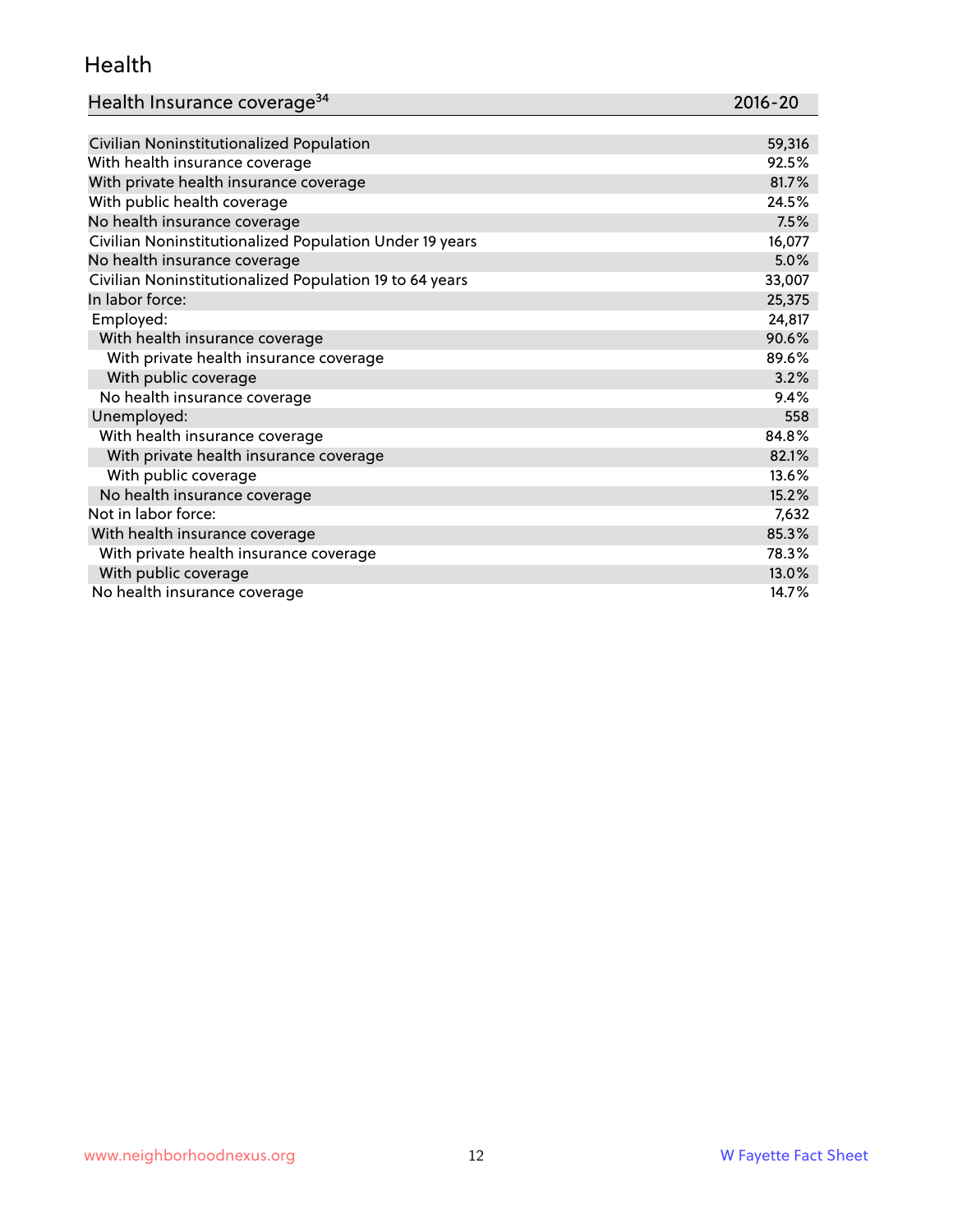## Employment Forecasts

| Forecast Employment by Sector <sup>35</sup>      | 2030   | 2020   | Change   |
|--------------------------------------------------|--------|--------|----------|
|                                                  |        |        |          |
| <b>All Sectors</b>                               | 34,032 | 32,213 | 5.6%     |
| Goods Producing                                  | 4,808  | 4,747  | 1.3%     |
| Agriculture, forestry, fishing and hunting       | 17     | 17     | 0.0%     |
| Mining                                           | 200    | 208    | $-3.8%$  |
| Construction                                     | 2,562  | 2,165  | 18.3%    |
| Manufacturing                                    | 2,029  | 2,357  | $-13.9%$ |
| Service Providing                                | 8,611  | 7,937  | 8.5%     |
| Wholesale trade                                  | 2,829  | 2,274  | 24.4%    |
| Retail trade                                     | 3,155  | 3,281  | $-3.8%$  |
| Transportation and warehousing                   | 2,593  | 2,342  | 10.7%    |
| <b>Utilities</b>                                 | 34     | 40     | $-15.0%$ |
| Information                                      | 321    | 448    | $-28.3%$ |
| <b>Financial activities</b>                      | 1,682  | 1,596  | 5.4%     |
| Finance and insurance                            | 921    | 841    | 9.5%     |
| Real estate and rental and leasing               | 761    | 755    | 0.8%     |
| Professional and business services               | 2,705  | 2,483  | 8.9%     |
| Professional, scientific, and technical services | 2,394  | 2,173  | 10.2%    |
| Management of companies and enterprises          | 311    | 310    | 0.3%     |
| <b>Education and health services</b>             | 8,361  | 7,252  | 15.3%    |
| <b>Education services</b>                        | 2,782  | 2,762  | 0.7%     |
| Health care and social assistance                | 5,579  | 4,490  | 24.3%    |
| Leisure and hospitality                          | 3,691  | 3,813  | $-3.2%$  |
| Arts, entertainment, and recreation              | 547    | 610    | $-10.3%$ |
| Accommodation and food services                  | 3,144  | 3,203  | $-1.8%$  |
| Other services, except public administration     | 1,669  | 1,752  | $-4.7%$  |
| Public administration                            | 801    | 865    | $-7.4%$  |
| Demoletten Fenedes                               |        |        |          |

#### Population Forecasts

| Population Forecasts <sup>36</sup> | 2030   | 2020   | Change |
|------------------------------------|--------|--------|--------|
|                                    |        |        |        |
| <b>Total Population</b>            | 66.012 | 60.448 | 9.2%   |
| <b>Total Households</b>            | 23.746 | 21.500 | 10.4%  |